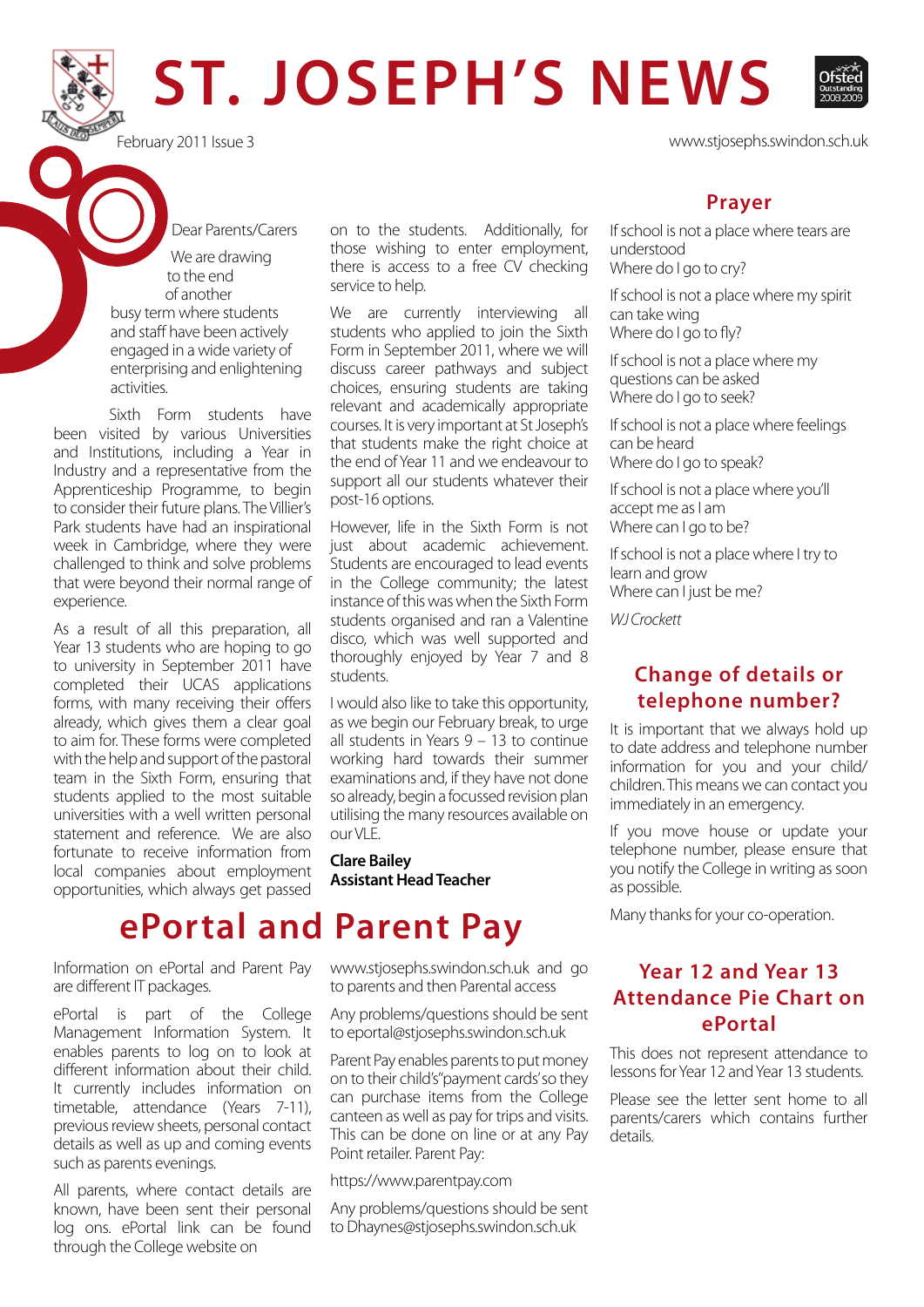#### **Food Technology**

The following students are practising hard to compete in the Swindon College Cooking Challenge; Katie Smith 8L, Laura Brown 7B, Sophie Hanrahan 9M, Alana Blake 9W.

The theme for the competition is 'Locally grown organic produce' i.e. all the ingredients should ideally come from Wiltshire or surrounding areas.

They will be judged on; Menu, Healthy options, Nutritional Value, Time sheet/ work timing, Health and Safety, Personal Safety, Work Station, Clearing Down, Cooking Methods, Taste of dishes and Presentation.

#### **Sports**

#### **Five aside Football**

Congratulations to the Year 8 5 Aside Football squad who came runners-up in the Swindon Schools' Championships. They had qualified for the finals after winning their preliminary round against Churchfields, Swindon Academy and Warneford, Highworth. The team came through their semi-final match 3-2 after conceding the first goal, showing great effort and teamwork. In the final they met Warneford and lost a very even game 1-0. This was disappointing for the boys as they had previously beaten Warneford in the preliminary round.

On January 12th we hosted and organised the Swindon wide Year 5 and 6 Girls Football Tournament. It went really well, with Holy Rood Juniors from the St. Joseph's Cluster finishing in third position. Well done to the Year 12 and 13 leaders who helped organise and officiate the St. Joseph's had two teams representing event.

On February 2nd we hosted the joint St. Joseph's and Kingsdown Year 3 and 4 Hockey festival. This was well attended and our Year 10 BTEC students were responsible for delivering coaching rules and skills clinics in the first half of the morning – and then they organised an officiated an informal round-robin tournament before lunch. Well done to all students involved – the feedback from the primary school students, staff and parents was really positive.

Swindon in the indoor cricket county finals held in Chippenham on Monday 14th February; Both drawing South Wilts Grammar School in the semi-final.

Year 10 helpers; Salik Ahmed, Daniel Bright, Thomas Caton, Jack Cole, Gavin Cowie, Branzon De Souza, Isabelle Di Pierro, Piotr Faszcza, Devan Garrod, Cameron Gordon,

Alexander Grant, Corey Horgan, Mateusz Krych, Ashleigh Loftus-Thorne, Sebastiao Miranda, Sean Mortimer, Andre Niehues, Patrick Norris, Ross Paone, Lionel Pereira, Kyle Reynolds, Leonna-Jayne Taylor-Doody, Joshua Wilson, Matthew Wood.

> A big well done to all those who played, it was a pleasure to take them to the games, they conducted themselves excellently and were a credit to themselves and the College.

Basketball at St. Joseph's is gaining it's second wind. We train on Tuesdays afterschool from 3pm until 4pm in the Sportshall, with coach Dave Colclough at the helm. We have had over 40 students, from Year 7 to 13 (boys and girls), attending the sessions on a regular basis.

The Sixth Form 1st team are currently enjoying the opportunity of playing fixtures. The first match was abandoned as the away team, Swindon College, arrived somewhat later than expected – hence we only just squeezed in part of the third quarter before we had to call a halt on proceedings. We look forward to the return match, St Joseph's were trailing by three points!, and many more fixtures to come.

> Will continue to run every Wednesday after College.

The St. Joseph's fencing club is now up and running! We have top specification kit and our coach, Mr Kerr, is on tap. Training is on Tuesdays afterschool from 3pm – 4pm in the gym, and Friday lunchtimes.

Well done to Samantha Berry 10C who is benefiting from attending the Swindon Leadership Academy – I have received very positive feedback about her performance – and she is now tasked with feeding back her skills and knowledge to the rest of the St. Joseph's Sports Leaders so that they can plan a Tri-golf session for Holy Rood Infants School.

#### **Indoor County Cricket Finals**

The U15 team of Ashleigh Loftus-Thorne, Nicole Anyango, Amber Vanhorne, Olivia Cowley, Christina Mulligan, Charlotte Haynes, Megan Avery and Joanna Fernandez faced some fierce bowling and will drilled fielding in their match making it difficult to score runs. St. Joseph's fought back in the field with excellent bowling from Ashleigh and Nicole resulting in a wicket each and a superb catch from Amber. South Wilts however proved too strong all round and went on to the final.

The Under 13 team of Clara Philippe,

Bernadette Barrett, Ginella De Oliveria, Sophie-Ann Humphrey, Leah Formoy and Alex Johnson were playing in their first ever competitive match with most of the team bowling for the first time. The team pushed South Wilts all the way with the highlight of the match from Clara bowling to get her first ever wicket. Again South Wilts proved too strong winning by 39 runs to progress through to the final.

#### *Mrs Brennan and Miss Foley* **Match Report**

When we took part in the indoor cricket finals we played a team who were really good at bowling. While we were batting we took few chances to hit the ball and get runs but when it was our turn to bowl and field we did quite well. I hit the stumps and got a player out and so did a couple of other people and our fielding was not that bad, working as a team to try to get the players out. Even though we did lose we all had a great time and we want to say a big thank you to Mrs Brennan and Miss Foley for taking us there.

#### *Ashleigh Loftus-Thorne 10W*

#### **New Term, New Club**

A girls only recreational club will begin in the new term. On Monday lunchtime the sports hall will be open for girls to take part in any physical activity they wish. Just turn up with your trainers, choose your activity and get active.

#### *Mrs Brennan*

#### **Year 11 and Year 10 Science Revision**

#### **Year 11 Revision for GCSE Science**

Every Friday after Half Term. Revision sessions will run from 3.00pm till 4.00pm in B10.

#### **Year 10 Revision for GCSE Science**

Every Tuesday after half term. Revision sessions will run from 3.00pm till 4.00pm in B10

#### **OCR Nationals catch up sessions**

### **Dates for your diary**

#### **2011**

| $21 - 25/02$ | <b>Half Term</b>                                |
|--------------|-------------------------------------------------|
| 28/02        | <b>Training Day</b>                             |
| 01/03        | College reopens to<br>students                  |
| 09/03        | <b>GCSE Support Evening</b><br>(Year 10 and 11) |
| 17/03        | Year 8 Parents' Evening<br>(Population P)       |
| 22/03        | Year 8 Parents' Evening<br>(Population Q)       |

#### **Shrivenham Road**

students and residential traffic using Shrivenham Road in the mornings in particular, we would urge parents/carers to refrain from driving down this road to the dead end at the bottom to drop off students. This is a particularly dangerous practice as there is little space to turn around with residents' cars and students walking to the College.

As well as using Tesco's car park, another suggestion has been to use the County Ground car park where there is plenty of space to turn around and students can then walk down Shrivenham Road if they prefer not to use Canal Walk.

## **Subject News**

### **Mathematics GCSE Exams**

This table shows the most up to date information regarding the Mathematics exams for 2010-2011. If you are unsure of which course you are taking please speak to your maths teacher.

|         |                  | Set 1                      | Set 2                      | Set 3a                     | Set 3                      | Set 4                       |
|---------|------------------|----------------------------|----------------------------|----------------------------|----------------------------|-----------------------------|
| Year 9  | <b>Exam Date</b> | 13 <sup>th</sup> June 2011 | 13 <sup>th</sup> June 2011 | n/a                        | 13 <sup>th</sup> June 2011 | 13 <sup>th</sup> June 2011  |
|         | Details          | <b>GCSE Modular</b>        | <b>GCSE Modular</b>        | n/a                        | <b>GCSE Modular</b>        | <b>GCSE Modular</b>         |
|         |                  | Unit $B - 25%$             | Unit $A - 25%$             |                            | Unit $A - 25%$             | Unit $B - 25%$              |
|         |                  | Higher                     | Higher                     |                            | Higher                     | Foundation                  |
| Year 10 | <b>Exam Date</b> | $6th$ June 2011            | 13 <sup>th</sup> June 2011 | 13 <sup>th</sup> June 2011 | 13 <sup>th</sup> June 2011 | $6th$ June 2011             |
|         | Details          | <b>GSCE Linear</b>         | <b>GCSE Modular</b>        | <b>GCSE Modular</b>        | <b>GCSE Modular</b>        | <b>GCSE Linear</b>          |
|         |                  | Paper 3 - 50%              | Unit $B - 25%$             | Unit $B - 25%$             | Unit $B - 25%$             | Paper $1-50%$               |
|         |                  | Higher                     | Higher                     | Higher/Foundation          | Foundation                 | Foundation                  |
|         | <b>Exam Date</b> | 10 <sup>th</sup> June 2011 | n/a                        | n/a                        | n/a                        | 10 <sup>th</sup> June 2011  |
|         | Details          | <b>GCSE Linear</b>         | n/a                        | n/a                        | n/a                        | <b>GCSE Linear</b>          |
|         |                  | Paper 4 - 50%              |                            |                            |                            | Paper 2 - 50%               |
|         |                  | Higher                     |                            |                            |                            | Foundation                  |
| Year 11 | <b>Exam Date</b> | 13 <sup>th</sup> June 2011 | $6th$ June 2011            | 6 <sup>th</sup> June 2011  | 6 <sup>th</sup> June 2011  | 14 <sup>th</sup> April 2011 |
|         | <b>Details</b>   | <b>FSMQ Additional</b>     | <b>GSCE Linear</b>         | <b>GSCE Linear</b>         | <b>GCSE Linear</b>         | Award in Personal           |
|         |                  | Mathematics                | Paper $3 - 50%$            | Paper 3/1 - 50%            | Paper 1-50%                | Finance                     |
|         |                  | 100%                       | Higher                     | Higher/Foundation          | Foundation                 |                             |
|         | <b>Exam Date</b> | n/a                        | 10 <sup>th</sup> June 2011 | 10 <sup>th</sup> June 2011 | 10 <sup>th</sup> June 2011 | n/a                         |
|         | Details          | n/a                        | <b>GCSE Linear</b>         | <b>GCSE Linear</b>         | <b>GCSE Linear</b>         | n/a                         |
|         |                  |                            | Paper 4 - 50%              | Paper 4/2 - 50%            | Paper 2 - 50%              |                             |
|         |                  |                            | Higher                     | Higher/Foundation          | Foundation                 |                             |

Due to the volume of pedestrian liaison are planning a Year 6 'Olympics' The P.E. department along with primary event at the County ground track on Tuesday June 28th during National School Sport week. The event will allow our partner primary schools to bring their Year 6 students along to try several Olympic events on a carousel and a chance to compete in selected events at the end.

Mr Davies ran a cluster Chess tournament in January at St. Joseph's. A host of primary schools took part and the event was a great success, so much so that we hope to make it a regular event. Well done to Lawn primary as inaugural winners.

Mr Kerr and Mr Firth of the ICT department are running a transition project with our partner primary schools. The aim is to match ICT provision at the end of Year 6 by supporting delivery in primary schools with a new ICT curriculum for the start of Year 7.

Anthony Cross is planning a Year 3 and 4 activities day for Holy Rood Juniors and their partner school St. Edmunds in Calne as part of their twinning arrangements.

The Swindon Transfer and Transition group of which I am part is planning a

Transfer and Transition Mini-conference on Tuesday 22nd March from 1.30pm – 4pm. The conference is designed to showcase ideas and good practice from around Swindon related to Transfer and Transition. St. Joseph's will be running two workshops on the day related to ICT transition and transition projects using Gifted & Talented students.

St. Joseph's is running a joint Business and Enterprise / Fairtrade project with all four of our partner Primary schools in March. Each of our partner Primaries has selected ten students to attend a cake baking workshop using only fairtrade ingredients. The students will then take their creations into school and raise money for their school charity.

#### *Mr Iles*



**Primary Liaison**